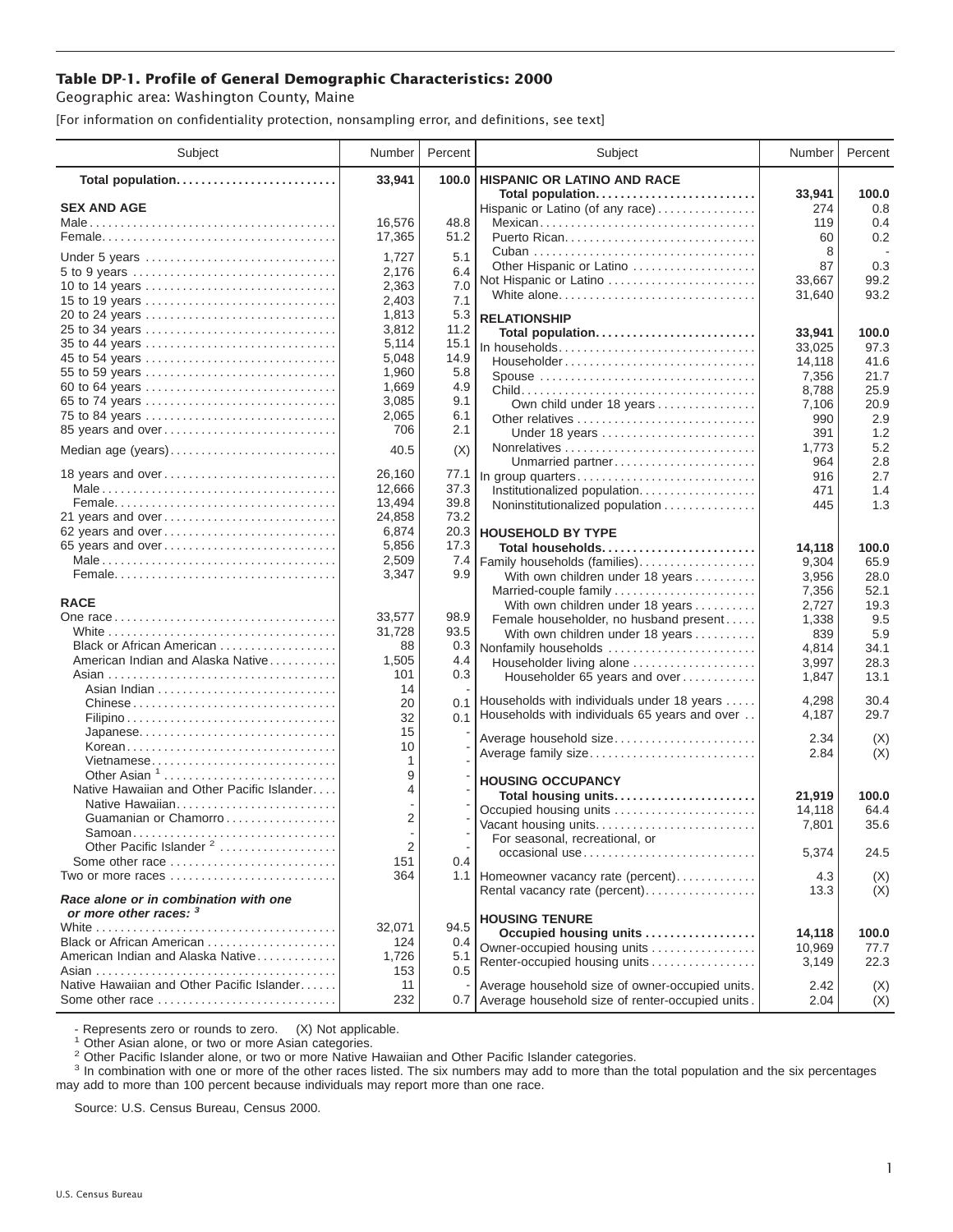## **Table DP-2. Profile of Selected Social Characteristics: 2000**

Geographic area: Washington County, Maine

[Data based on a sample. For information on confidentiality protection, sampling error, nonsampling error, and definitions, see text]

| Subject                                     | Number         | Percent     | Subject                                           | Number     | Percent       |
|---------------------------------------------|----------------|-------------|---------------------------------------------------|------------|---------------|
| <b>SCHOOL ENROLLMENT</b>                    |                |             | <b>NATIVITY AND PLACE OF BIRTH</b>                |            |               |
| Population 3 years and over                 |                |             | Total population                                  | 33.941     | 100.0         |
| enrolled in school                          | 8,044          |             |                                                   | 32,555     | 95.9          |
| Nursery school, preschool                   | 379            | 4.7         | Born in United States                             | 31,802     | 93.7          |
| Kindergarten                                | 424            | 5.3         | State of residence                                | 23,996     | 70.7          |
| Elementary school (grades 1-8)              | 3,767          | 46.8        | Different state                                   | 7,806      | 23.0          |
|                                             | 1,931          | 24.0        | Born outside United States                        | 753        | 2.2           |
| College or graduate school                  | 1,543          | 19.2        | Foreign born                                      | 1,386      | 4.1           |
| <b>EDUCATIONAL ATTAINMENT</b>               |                |             | Entered 1990 to March 2000<br>Naturalized citizen | 276<br>732 | 0.8<br>2.2    |
| Population 25 years and over                | 23,488         | 100.0       |                                                   | 654        | 1.9           |
| Less than 9th grade                         | 1,648          | 7.0         |                                                   |            |               |
| 9th to 12th grade, no diploma               | 3,081          | 13.1        | <b>REGION OF BIRTH OF FOREIGN BORN</b>            |            |               |
| High school graduate (includes equivalency) | 9,832          | 41.9        | Total (excluding born at sea)                     | 1,386      | 100.0         |
| Some college, no degree                     | 4,189          | 17.8        |                                                   | 192        | 13.9          |
| Associate degree                            | 1,296          | 5.5         |                                                   | 130        | 9.4           |
| Bachelor's degree                           | 2,245          | 9.6         |                                                   | 1          | 0.1<br>$\sim$ |
| Graduate or professional degree             | 1,197          | 5.1         |                                                   | 98         | 7.1           |
| Percent high school graduate or higher      | 79.9           | (X)         | Northern America                                  | 965        | 69.6          |
| Percent bachelor's degree or higher         | 14.7           | (X)         |                                                   |            |               |
|                                             |                |             | <b>LANGUAGE SPOKEN AT HOME</b>                    |            |               |
| <b>MARITAL STATUS</b>                       |                |             | Population 5 years and over                       | 32,232     | 100.0         |
| Population 15 years and over                | 27,664         | 100.0       | English only                                      | 30,501     | 94.6          |
| Never married                               | 6,077          | 22.0        | Language other than English                       | 1,731      | 5.4           |
| Now married, except separated               | 15,648         | 56.6        | Speak English less than "very well"               | 365        | 1.1           |
| Separated                                   | 395            | 1.4         | Spanish<br>Speak English less than "very well"    | 336<br>96  | 1.0<br>0.3    |
|                                             | 2,415          | 8.7         | Other Indo-European languages                     | 575        | 1.8           |
|                                             | 1,910          | 6.9<br>11.3 | Speak English less than "very well"               | 93         | 0.3           |
|                                             | 3,129<br>1,636 | 5.9         | Asian and Pacific Island languages                | 129        | 0.4           |
|                                             |                |             | Speak English less than "very well"               | 59         | 0.2           |
| <b>GRANDPARENTS AS CAREGIVERS</b>           |                |             |                                                   |            |               |
| Grandparent living in household with        |                |             | <b>ANCESTRY (single or multiple)</b>              | 33,941     | 100.0         |
| one or more own grandchildren under         |                |             | Total population<br>Total ancestries reported     | 35,638     | 105.0         |
| 18 years                                    | 457            | 100.0       |                                                   | 13         |               |
| Grandparent responsible for grandchildren   | 312            | 68.3        |                                                   | 53         | 0.2           |
| <b>VETERAN STATUS</b>                       |                |             |                                                   | 95         | 0.3           |
| Civilian population 18 years and over       | 26,026         | 100.0       |                                                   | 362        | 1.1           |
| Civilian veterans                           | 4,790          | 18.4        |                                                   | 10,887     | 32.1          |
|                                             |                |             | French (except Basque) <sup>1</sup>               | 2,933      | 8.6           |
| <b>DISABILITY STATUS OF THE CIVILIAN</b>    |                |             | French Canadian <sup>1</sup>                      | 450        | 1.3           |
| NONINSTITUTIONALIZED POPULATION             |                |             |                                                   | 1,800      | 5.3           |
| Population 5 to 20 years                    | 7,244          | 100.0       |                                                   | 81<br>41   | 0.2<br>0.1    |
| With a disability                           | 707            | 9.8         |                                                   | 5,519      | 16.3          |
| Population 21 to 64 years                   | 18,768         | 100.0       |                                                   | 921        | 2.7           |
| With a disability                           | 5,236          | 27.9        |                                                   | 68         | 0.2           |
| Percent employed                            | 54.6           | (X)         | Norwegian                                         | 186        | 0.5           |
| No disability                               | 13,532         | 72.1        |                                                   | 331        | 1.0           |
|                                             | 72.1           | (X)         |                                                   | 123        | 0.4           |
| Population 65 years and over                | 5,604          | 100.0       |                                                   | 86         | 0.3           |
| With a disability                           | 2,600          | 46.4        |                                                   | 1,258      | 3.7           |
| <b>RESIDENCE IN 1995</b>                    |                |             |                                                   | 1,953      | 5.8           |
| Population 5 years and over                 | 32,232         | 100.0       | Subsaharan African                                | 29<br>22   | 0.1<br>0.1    |
| Same house in 1995                          | 21,498         | 66.7        |                                                   | 450        | 1.3           |
| Different house in the U.S. in 1995         | 10,410         | 32.3        |                                                   | 35         | 0.1           |
| Same county                                 | 6,200          | 19.2        |                                                   | 21         | 0.1           |
|                                             | 4,210          | 13.1        | United States or American                         | 3,051      | 9.0           |
|                                             | 1,649          | 5.1         |                                                   | 224        | 0.7           |
| Different state                             | 2,561          | 7.9         | West Indian (excluding Hispanic groups)           | 17         | 0.1           |
| Elsewhere in 1995                           | 324            | 1.0         | Other ancestries                                  | 4,629      | 13.6          |

-Represents zero or rounds to zero. (X) Not applicable. 1 The data represent a combination of two ancestries shown separately in Summary File 3. Czech includes Czechoslovakian. French includes Alsatian. French Canadian includes Acadian/Cajun. Irish includes Celtic.

Source: U.S. Bureau of the Census, Census 2000.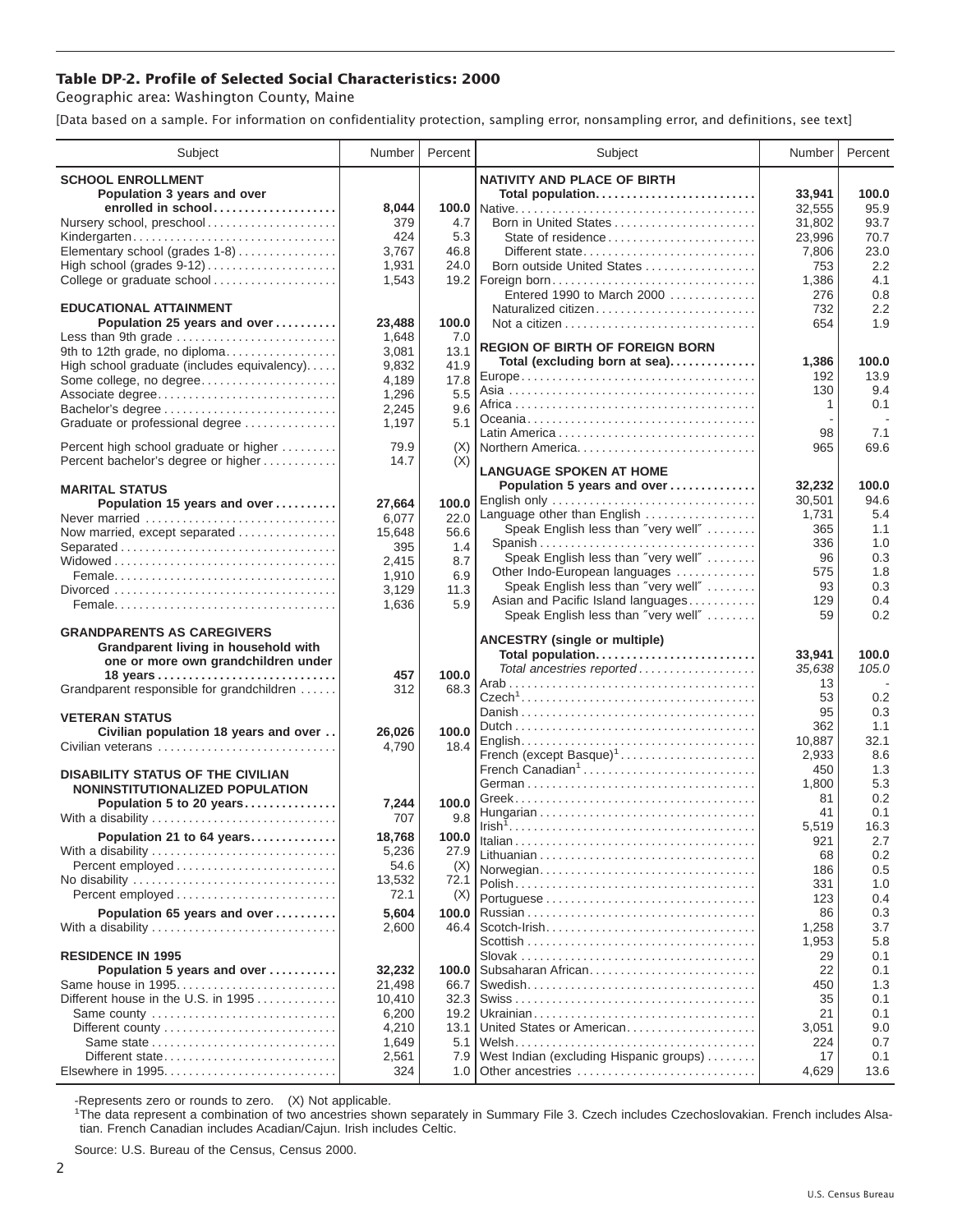## **Table DP-3. Profile of Selected Economic Characteristics: 2000**

Geographic area: Washington County, Maine

[Data based on a sample. For information on confidentiality protection, sampling error, nonsampling error, and definitions, see text]

| Subject                                         | Number      | Percent     | Subject                                                                                | Number          | Percent          |
|-------------------------------------------------|-------------|-------------|----------------------------------------------------------------------------------------|-----------------|------------------|
| <b>EMPLOYMENT STATUS</b>                        |             |             | <b>INCOME IN 1999</b>                                                                  |                 |                  |
| Population 16 years and over                    | 27,214      | 100.0       | Households                                                                             | 14.119          | 100.0            |
| In labor force                                  | 15,500      | 57.0        | Less than \$10,000                                                                     | 2,515           | 17.8             |
| Civilian labor force                            | 15,354      |             |                                                                                        | 1,745           | 12.4             |
| Employed                                        | 14,042      |             |                                                                                        | 2,579           | 18.3             |
|                                                 | 1,312       |             |                                                                                        | 2,185           | 15.5             |
| Percent of civilian labor force                 | 8.5         | (X)         | $\frac{1}{2}$ \$35,000 to \$49,999                                                     | 2,156           | 15.3             |
|                                                 | 146         |             | $0.5$ \\$50,000 to \$74,999                                                            | 1,833           | 13.0             |
| Not in labor force                              | 11,714      |             |                                                                                        | 668             | 4.7              |
|                                                 |             |             | \$100,000 to \$149,999                                                                 | 318             | 2.3              |
| Females 16 years and over                       | 14,037      | 100.0       |                                                                                        | 74              | 0.5              |
| In labor force                                  | 7,363       | 52.5        | \$200,000 or more                                                                      | 46              | 0.3              |
| Civilian labor force                            | 7,355       | 52.4        | Median household income (dollars)                                                      | 25,869          |                  |
| Employed                                        | 6,803       | 48.5        |                                                                                        |                 | (X)              |
| Own children under 6 years                      | 2,023       | 100.0       |                                                                                        | 10,162          | 72.0             |
| All parents in family in labor force            | 1,248       | 61.7        | Mean earnings $(dollars)1$                                                             | 35,329          | (X)              |
|                                                 |             |             | With Social Security income                                                            | 4,795           | 34.0             |
| <b>COMMUTING TO WORK</b>                        |             |             | Mean Social Security income (dollars) <sup>1</sup>                                     | 9,281           | (X)              |
| Workers 16 years and over                       | 13,743      |             | 100.0 With Supplemental Security Income                                                | 949             | 6.7              |
| Car, truck, or van - - drove alone              | 10,444      | 76.0        | Mean Supplemental Security Income                                                      |                 |                  |
| Car, truck, or van - - carpooled                | 1,657       | 12.1        | $\text{(dollars)}^1 \dots \dots \dots \dots \dots \dots \dots \dots \dots \dots \dots$ | 5,519           | (X)              |
| Public transportation (including taxicab)       | 64          | 0.5         | With public assistance income                                                          | 910             | 6.4              |
|                                                 | 722         | 5.3         | Mean public assistance income $(dollars)1 \ldots$ .                                    | 1,960           | (X)              |
| Other means                                     | 162         | 1.2         | With retirement income                                                                 | 2,382           | 16.9             |
| Worked at home                                  | 694         | 5.0         | Mean retirement income $(dollars)1$                                                    | 12,450          | (X)              |
| Mean travel time to work $(minutes)^1$          | 19.2        | (X)         |                                                                                        |                 |                  |
|                                                 |             |             | Families                                                                               | 9,305           | 100.0            |
| <b>Employed civilian population</b>             |             |             | Less than \$10,000                                                                     | 860             | 9.2              |
| 16 years and over                               | 14,042      |             |                                                                                        | 924             | 9.9              |
| <b>OCCUPATION</b>                               |             |             | \$15,000 to \$24,999                                                                   | 1,697           | 18.2             |
| Management, professional, and related           |             |             | \$25,000 to \$34,999                                                                   | 1,619           | 17.4             |
|                                                 | 3,563       |             |                                                                                        | 1,723           | 18.5             |
| Service occupations                             | 2,505       |             |                                                                                        | 1,540           | 16.6             |
| Sales and office occupations                    | 2,888       |             | 20.6 \$75,000 to \$99,999                                                              | 571             | 6.1              |
| Farming, fishing, and forestry occupations      | 1,145       |             |                                                                                        | 266             | 2.9              |
| Construction, extraction, and maintenance       |             |             | \$150,000 to \$199,999                                                                 | 66              | 0.7              |
| occupations                                     | 1,533       |             | 10.9 \$200,000 or more                                                                 | 39              | 0.4              |
| Production, transportation, and material moving |             |             | Median family income (dollars)                                                         | 31,657          | (X)              |
| occupations                                     | 2,408       | 17.1        |                                                                                        |                 |                  |
|                                                 |             |             | Per capita income $(dollars)1$                                                         | 14,119          | (X)              |
| <b>INDUSTRY</b>                                 |             |             | Median earnings (dollars):                                                             |                 |                  |
| Agriculture, forestry, fishing and hunting,     |             |             | Male full-time, year-round workers                                                     | 28,347          | (X)              |
|                                                 | 1,531       | 10.9        | Female full-time, year-round workers                                                   | 20,074          | (X)              |
|                                                 | 944         | 6.7         |                                                                                        |                 |                  |
| Manufacturing                                   | 1,968       | 14.0        |                                                                                        | Number<br>below | Percent<br>below |
| Wholesale trade                                 | 384         | 2.7         |                                                                                        | poverty         | poverty          |
|                                                 | 1,521       | 10.8        | Subject                                                                                | level           | level            |
| Transportation and warehousing, and utilities   | 581         | 4.1         |                                                                                        |                 |                  |
|                                                 | 146         | 1.0         |                                                                                        |                 |                  |
| Finance, insurance, real estate, and rental and |             |             | <b>POVERTY STATUS IN 1999</b>                                                          |                 |                  |
|                                                 | 433         | 3.1         | Families                                                                               | 1,319           | 14.2             |
| Professional, scientific, management, adminis-  |             |             | With related children under 18 years                                                   | 861             | 20.3             |
| trative, and waste management services          | 438         | 3.1         | With related children under 5 years                                                    | 312             | 23.5             |
| Educational, health and social services         | 3,694       | 26.3        |                                                                                        |                 |                  |
| Arts, entertainment, recreation, accommodation  |             |             | Families with female householder, no                                                   |                 |                  |
| and food services                               | 779         | 5.5         | husband present                                                                        | 515             | 39.9             |
| Other services (except public administration)   | 642         |             | 4.6 With related children under 18 years                                               | 450             | 50.8             |
| Public administration                           | 981         | 7.0         | With related children under 5 years                                                    | 157             | 55.7             |
|                                                 |             |             |                                                                                        |                 |                  |
| <b>CLASS OF WORKER</b>                          |             |             | Individuals                                                                            | 6,272           | 19.0             |
| Private wage and salary workers                 | 9,225       |             | 65.7   18 years and over                                                               | 4,524           | 17.8<br>19.2     |
| Government workers                              | 2,882       | 20.5        | 65 years and over                                                                      | 1,076           |                  |
| Self-employed workers in own not incorporated   |             |             | Related children under 18 years                                                        | 1,679           | 22.4             |
| Unpaid family workers                           | 1,886<br>49 | 13.4<br>0.3 | Related children 5 to 17 years<br>Unrelated individuals 15 years and over              | 1,256<br>2,355  | 21.5<br>36.1     |
|                                                 |             |             |                                                                                        |                 |                  |

-Represents zero or rounds to zero. (X) Not applicable.

<sup>1</sup>If the denominator of a mean value or per capita value is less than 30, then that value is calculated using a rounded aggregate in the numerator. See text.

Source: U.S. Bureau of the Census, Census 2000.